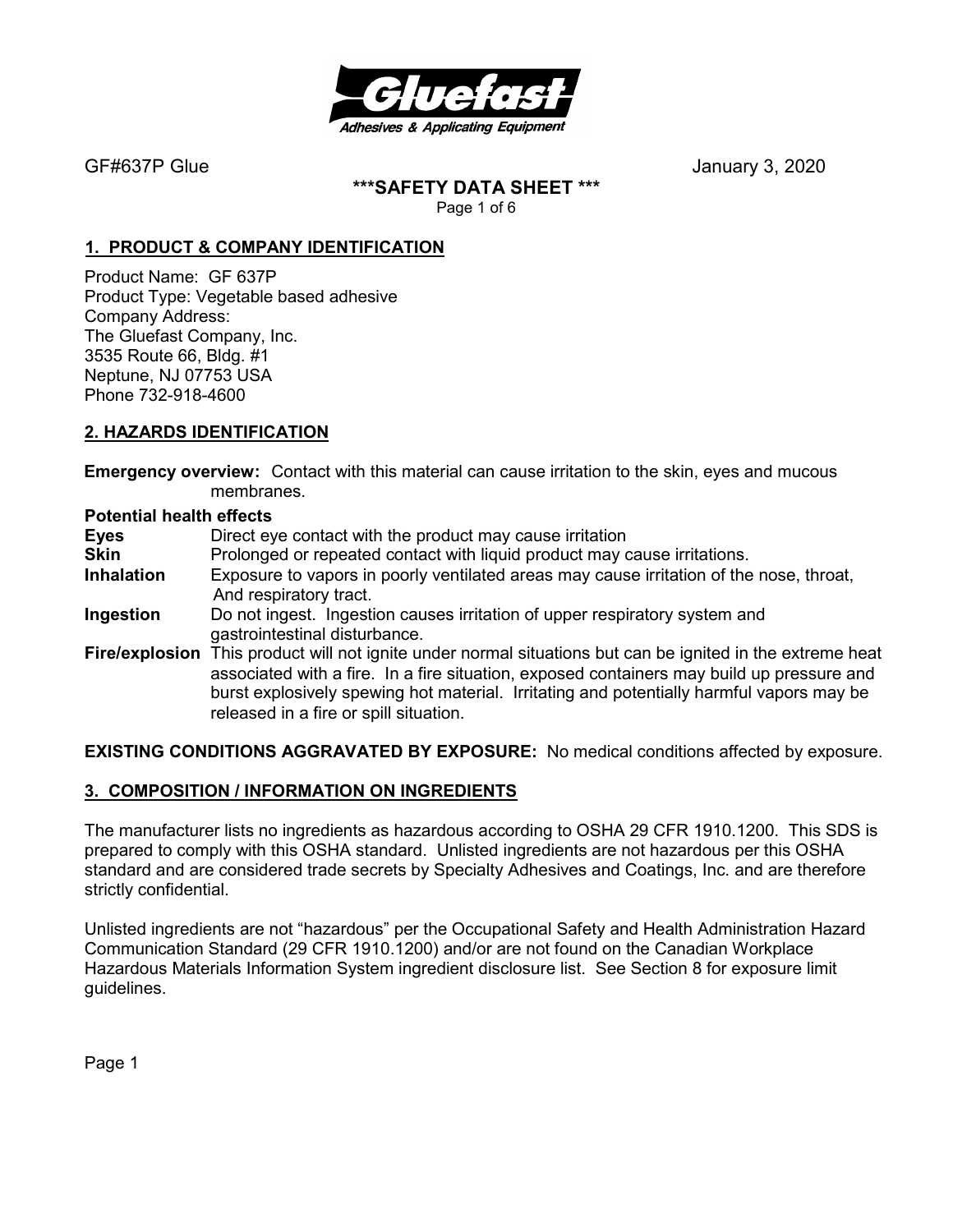

#### **\*\*\*SAFETY DATA SHEET \*\*\***

Page 2 of 6

#### 4. **FIRST AID MEASURES**

**Inhalation:** Remove subject to fresh air. **Skin contact:** Wash affected area with soap and water. Launder contaminated clothing before use. **Eye contact:** None expected to be needed, however, use an eye wash to remove a chemical from your eye regardless of level of hazard. **If vapors inhaled:** Remove individual to fresh air after an airborne exposure if any symptons develop, as a precautionary measure. **If Swallowed:** Do not induce vomiting. Seek medical attention if symptoms develop. Provide medical care provider with this MSDS. Induced vomiting may lead to aspiration of the material into the lungs potentionally causing chemical pneumonitis that may be fatal.

#### **5. FIRE FIGHTING MEASURES**

| Flash point:                          | Non-flammable                                                                                                                    |
|---------------------------------------|----------------------------------------------------------------------------------------------------------------------------------|
| Auto ignition temperature:            | Not established                                                                                                                  |
| Flammable/Explosive limits - lower:   | Not established                                                                                                                  |
| Flammable/Explosive limits - upper:   | Not applicable                                                                                                                   |
| <b>Extinguishing media:</b>           | Use water spray, foam, dry chemical or carbon dioxide.                                                                           |
| Special firefighting procedures:      | Persons exposed to products of combustion should wear self-<br>contained breathing apparatus and full protective equipment.      |
| Unusual fire or explosion hazards:    | There is a possibility of pressure build-up in closed containers<br>when heated. Water spray may be used to cool the containers. |
| <b>Hazardous combustion products:</b> | Carbon dioxide, Carbon monoxide Nitrogen containing gases.                                                                       |

#### **6. ACCIDENTAL RELEASE MEASURES**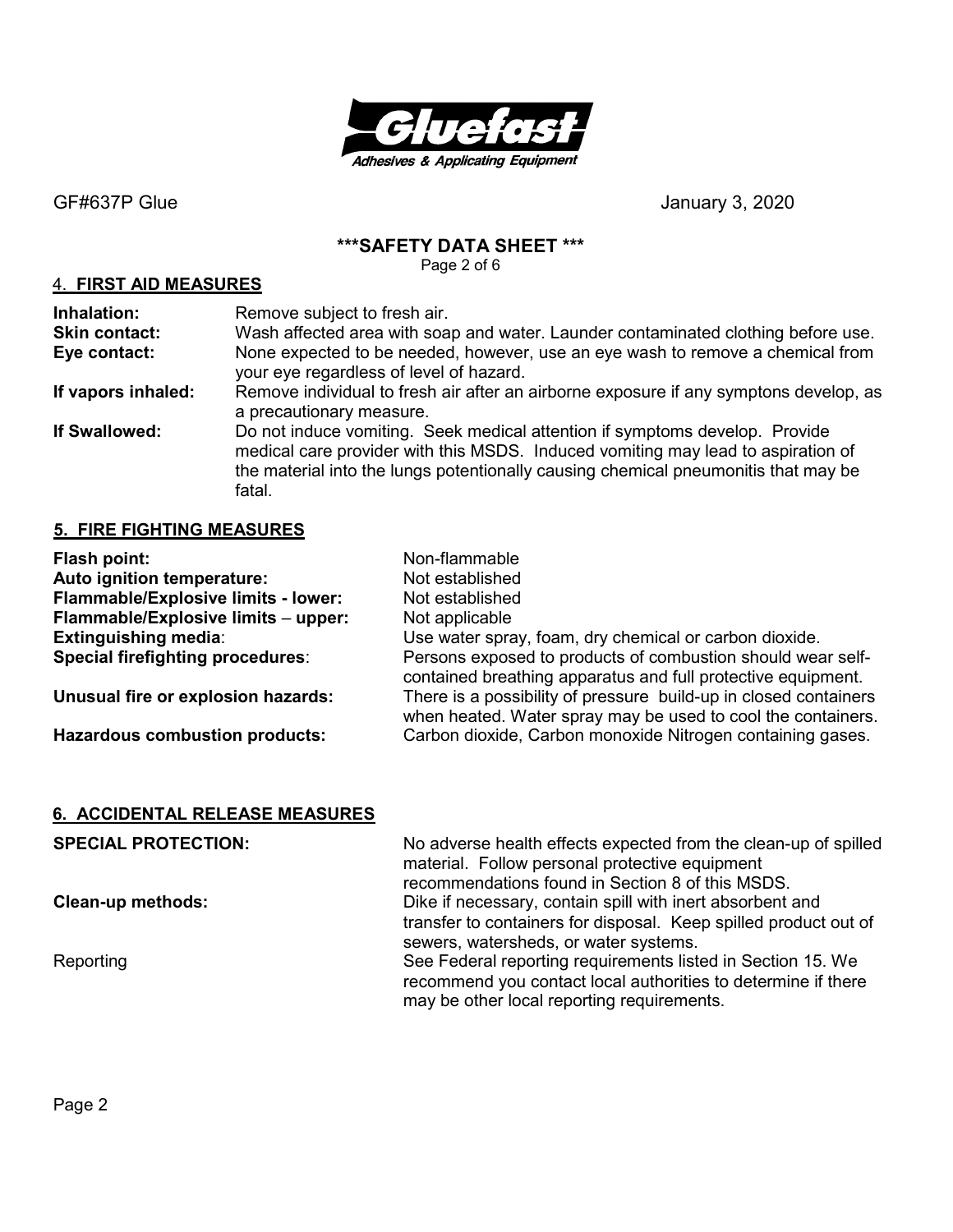

# **\*\*\*SAFETY DATA SHEET \*\*\***

Page 3 of 6

### **7. HANDLING AND STORAGE**

**Handling: Handling: Wear appropriate protective equipment when working with this** product. **Storage: Avoid temperature extremes in storage. Store at room** 

temperature. Rotate stock using oldest material first. Shelf life is 6 months. KEEP FROM FREEZING.

# **8. EXPOSURE CONTROLS/PERSONAL PROTECTION**

**Respiratory protection:** Not normally required. Use NIOSH/MSHA approved respirator if conditions warrant.

**Eye/face protection:** Wear safety glasses when handling this product.

**Skin protection:** Not normally considered a skin hazard. Where use can result in skin contact, practice good personal hygiene. Wash hands and other exposed areas with mild soap and water before eating, drinking, and when leaving work.

Gloves: **Gloves:** Not normally required. Use nitrile gloves if conditions warrant. **Ventilation:** General room ventilation might be required under normal conditions of use.

# **9. PHYSICAL AND CHEMICAL PROPERTIES**

| Liquid                     |
|----------------------------|
| Yellow to brown            |
| Mild, sweet                |
| Not established            |
| 10.8                       |
| Not established            |
| Not established            |
| 1.27                       |
| Not established            |
| Non-flammable              |
| $\leq$ 1 Butyl Acetate = 1 |
| 55-60%                     |
| $4 - 7$                    |
| Not established            |
| Less than .01% by weight   |
|                            |

Page 3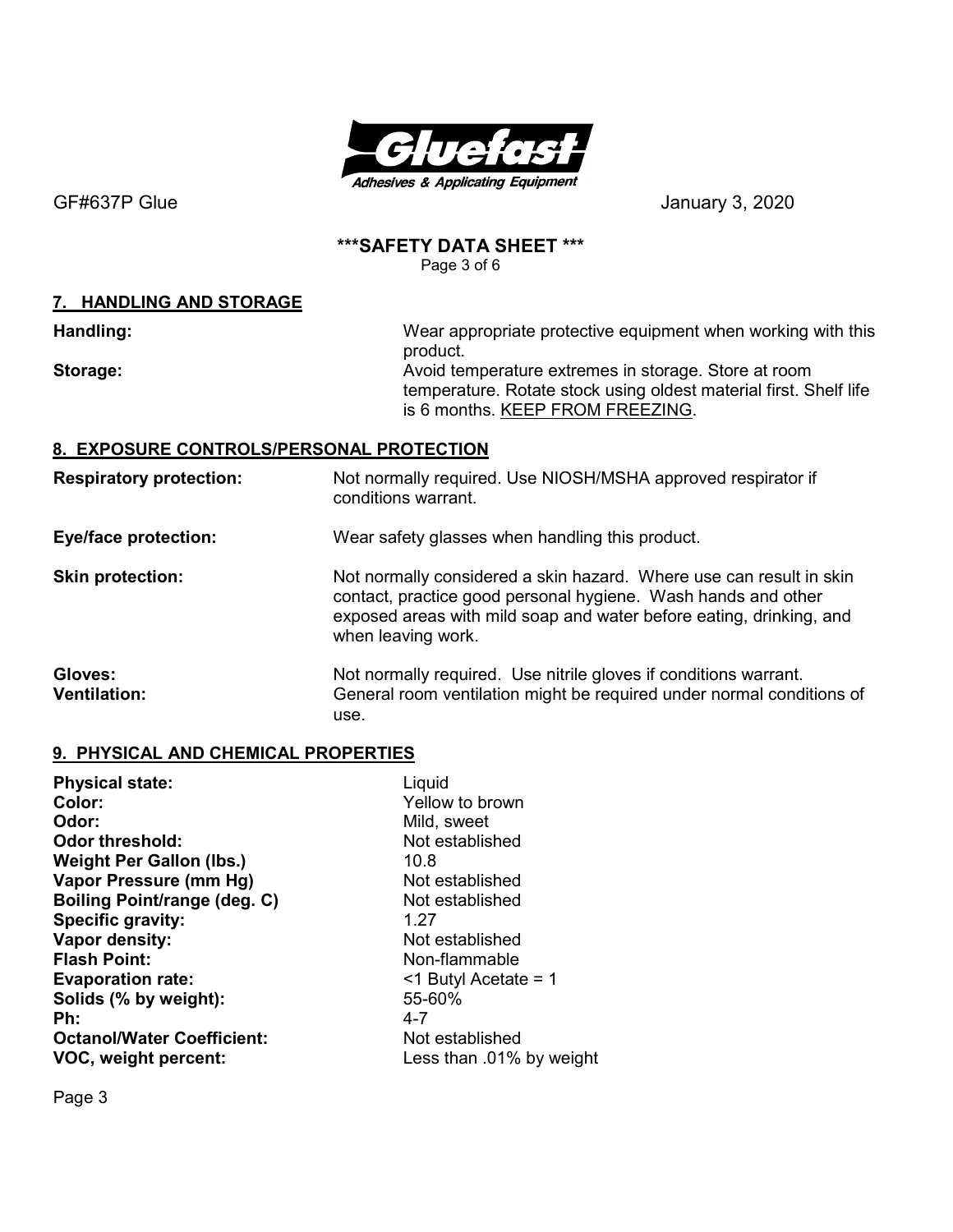

# **\*\*\*SAFETY DATA SHEET \*\*\***

Page 4 of 6

# **10. STABILITY AND REACTIVITY**

| <b>Stability:</b>                        | Stable under normal conditions. May react with strong acids,<br>bases and oxidizing agents. |
|------------------------------------------|---------------------------------------------------------------------------------------------|
| <b>Chemical Incompatibility:</b>         | Not Established                                                                             |
| <b>Hazard Polymerization:</b>            | Will not occur.                                                                             |
| <b>Hazardous Decomposition Products:</b> | Nitrogen containing gases Carbon monoxide, Carbon dioxide                                   |

# **11. TOXICOLOGICAL INFORMATION**

| <b>Eye Irritation</b><br><b>Skin Irritation</b>                              | May cause eye irritation.<br>Not expected to be a primary skin irritant. Repeated or prolonged<br>skin contact may cause irritation. Pre-existing skin conditions may<br>be aggravated by prolonged or repeated exposure.                             |
|------------------------------------------------------------------------------|-------------------------------------------------------------------------------------------------------------------------------------------------------------------------------------------------------------------------------------------------------|
| <b>Respiratory Irritation</b>                                                | Exposure to vapors in poorly ventilated areas may cause irritation of<br>the nose, throat, and Respiratory tract.                                                                                                                                     |
| <b>Dermal Toxicity</b><br><b>Inhalation Toxicity</b><br><b>Oral Toxicity</b> | Not established<br>Exposure to vapors in poorly ventilated areas may cause<br>irritation of the nose, throat, and respiratory tract.<br>Not established. Ingestion of this material may cause<br>gastrointestinal irritations                         |
|                                                                              | -CHRONIC EXPOSURE-                                                                                                                                                                                                                                    |
| <b>Chronic Toxicity</b><br>Carcinogenicity                                   | No data available to indicate product or components present<br>at greater than 1% are chronic health hazards.<br>No data available to indicate product may present a carcinogenic<br>hazard. There are no carcinogenic ingredients present at or over |
|                                                                              | 0.1% in this material.                                                                                                                                                                                                                                |
| <b>Mutagenicity</b>                                                          | No data available to indicate product is mutagenic or genotoxic.                                                                                                                                                                                      |
| <b>Reproductive Toxicity</b>                                                 | No data available to indicate product may cause reproductive<br>toxicity.                                                                                                                                                                             |
| <b>Tetratogenicity</b>                                                       | No data available to indicate product may cause birth defects.                                                                                                                                                                                        |
| Page 4                                                                       |                                                                                                                                                                                                                                                       |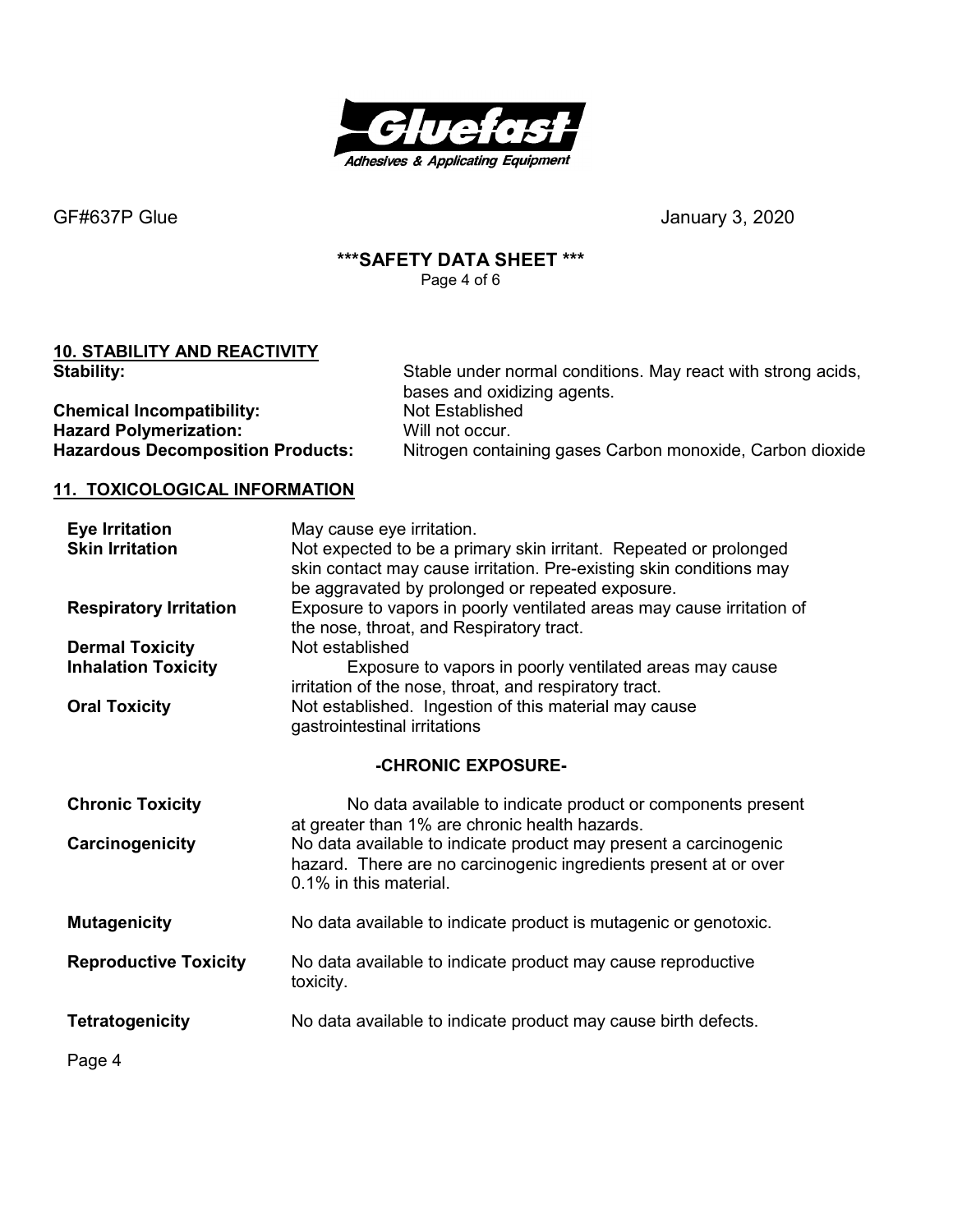

# **\*\*\*SAFETY DATA SHEET \*\*\***

Page 5 of 6

# **12. ECOLOGICAL INFORMATION**

OVERVIEW: No ecological information available for this product.

# **13. DISPOSAL CONSIDERATIONS**

**Environmental precautions:** CAUTION: keep spills and cleaning runoff out of municipal sewers and open bodies of water. It is the obligation of each user of the product mentioned herein to determine and comply with the requirements of all applicable local, state and federal regulations.

**Waste disposal** Dispose of waste material according to Local, State, Federal, and Provincial Environmental Regulations.

#### 14. **TRANSPORT INFORMATION**

Consult Bill of Lading for transportation information DOT: NOT REGULATED IATA: NOT REGULATED IMDG: NOT REGULATED

# **15. REGULATORY INFORMATION**

#### **Workplace Classification**

| OSHA:  | This product is considered non-hazardous under the OSHA Hazard          |
|--------|-------------------------------------------------------------------------|
|        | Communiation Standard (29CFR1910.1200)                                  |
| WHMIS: | This product is not a "controlled product" under the Canadian Workplace |
|        | Hazardous Materials Information System (WHMIS)                          |
|        |                                                                         |

#### **SARA TITLE III: Section 311/312 Categorizations (40CFR370):**

This product is not a hazardous chemical under 29CFR 1910.1200, and therefore is not covered by Title III of SARA

#### **SARA TITLE III: Section 313 Information (40CFR372):**

This product does not contain a chemical which is listed in Section 313 at or above de minimis concentrations.

#### **CERCLA Information (40CFR302.4):**

Releases of this material to air, land, or water are not reportable to the National Response Center under the Comprehensive Environmental Response, Compensation, and Liabillity Act (CERCLA) or to state and local emergency planning committees under the Superfund Amendments and Reauthorization Act (SARA) Title III Section 304